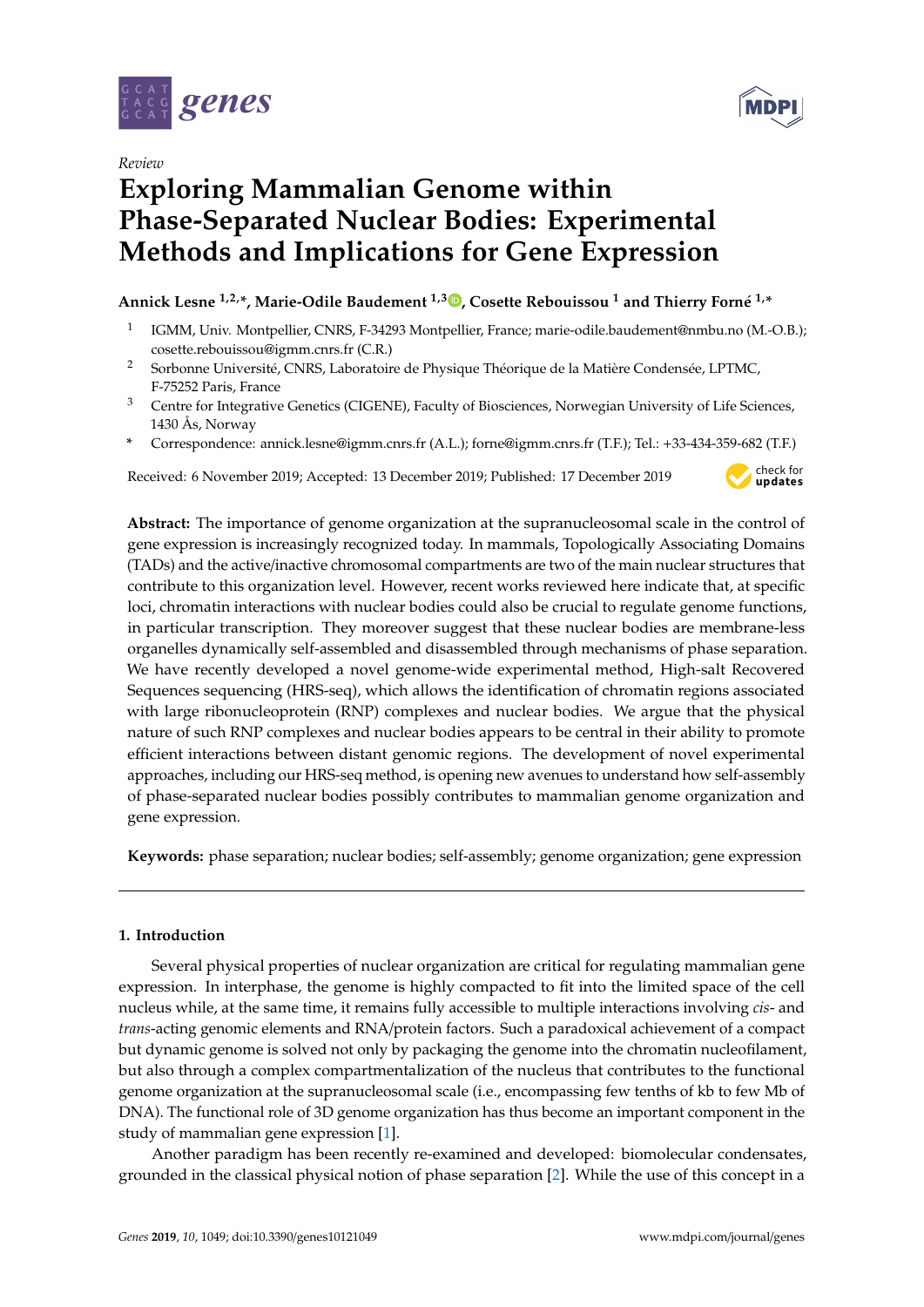biological context dates back the old notion of coacervate, its relevance has been recently renewed by technological advances allowing in vivo observations and mechanistic investigations [\[3\]](#page-8-2).

Phase separation describes the spontaneous formation of a two-phase system. From a physical point of view, it covers not only the demixing of oil and water, but also the spatial segregation that can arise in aqueous solutions, when the attraction between the solute molecules is energetically favored compared to the interaction between these molecules and the aqueous solvent. The balance between interaction energies and thermal motion or the ensuing diffusion, described by the free energy of the system, can lead in appropriate conditions to the spatial segregation of two phases of different concentrations [\[4\]](#page-8-3). This phenomenon is known as liquid–liquid phase separation (LLPS). Indeed, self-separated droplets display several features of a liquid phase: they are dense (as opposed to gases), display no rigid order (as opposed to crystals or liquid crystals), and their molecules remain mobile (as opposed to solids and gels), with permanent exchange between the two phases. These droplets display fluid-like behaviour, in particular the fusion of adjacent droplets into larger ones and a shape determined by surface tension. However, their composition, particularly under biological constraints, make them far more complicated than a mere liquid. Experimental strategies are thus developed to assess the presence and specificity of phase separation inside the cell [\[5\]](#page-8-4). Noticeably, "condensate" is the term used for molecular assemblies that form through phase separation while the more general term "hub"covers molecules that cluster together through yet unknown mechanisms.

Phase separation has been first recognized in the cytoplasm, as a mechanism of formation of stress granules and P-bodies [\[4\]](#page-8-3). It has been more recently invoked in the nucleus, for instance for the formation of membrane-less organelles also known as nuclear bodies. Much work is now devoted to identifying the hallmarks of in vivo phase separation and devising suitable protocols to study it [\[6\]](#page-8-5). In this review, we will first examine the proposal that nuclear compartments are phase-separated and could influence transcriptional regulation through their association with specific genomic sequences [\[7,](#page-8-6)[8\]](#page-8-7). We will then present a novel experimental approach, HRS-seq, to test this working hypothesis.

#### **2. Compartmentalization of Chromatin Interactions**

In the past decade, the advent of sophisticated imaging techniques and molecular biology approaches based on proximity ligation assays (3C/Hi-C) has revealed that beyond the compaction achieved by packaging the DNA molecule at the nucleosomal level, chromatin is also organized within the three-dimensional (3D) space of the nucleus [\[9](#page-8-8)[,10\]](#page-8-9). This 3D chromatin folding displays nested features, the most acknowledged being chromatin loops and topologically associating domains (TADs) where preferential *cis*-long-range contacts are observed [\[11\]](#page-8-10). A higher-order organization level also exists that partly covers the classic distinction between euchromatin and heterochromatin: the active (A) and inactive (B) chromosomal compartments [\[12\]](#page-8-11). While cohesin and CTCF proteins are required for TAD organization, these factors are dispensable for the maintenance of chromosomal compartments, which rely on different organization principle [\[13](#page-8-12)[–15\]](#page-8-13). Furthermore, while TADs are essential for cell-specific genome organization and function [\[1\]](#page-8-0), they appear to be quite stable between cell types, and even between organisms along evolution [\[16,](#page-8-14)[17\]](#page-9-0). In striking contrast, chromatin loops and chromosomal compartments appear to vary during cell differentiation [\[18\]](#page-9-1) and therefore they presumably play a central role for establishing specific gene expression profiles that determine cell identities. Several recent works started to decipher some crucial aspects of compartment regulation during mammalian spermatogenesis [\[19–](#page-9-2)[22\]](#page-9-3), in oocyte or early embryonic development [\[23](#page-9-4)[–25\]](#page-9-5), during cell differentiation [\[18,](#page-9-1)[26\]](#page-9-6) or reprograming [\[27\]](#page-9-7) (for a recent review see [\[28\]](#page-9-8)). However, to fully understand how 3D genome organization controls mammalian gene expression, it is critical to focus not only on long-range *cis*-interactions occurring at specific loci within TADs but also on *trans*-associations occurring between TADs within chromosomal compartments.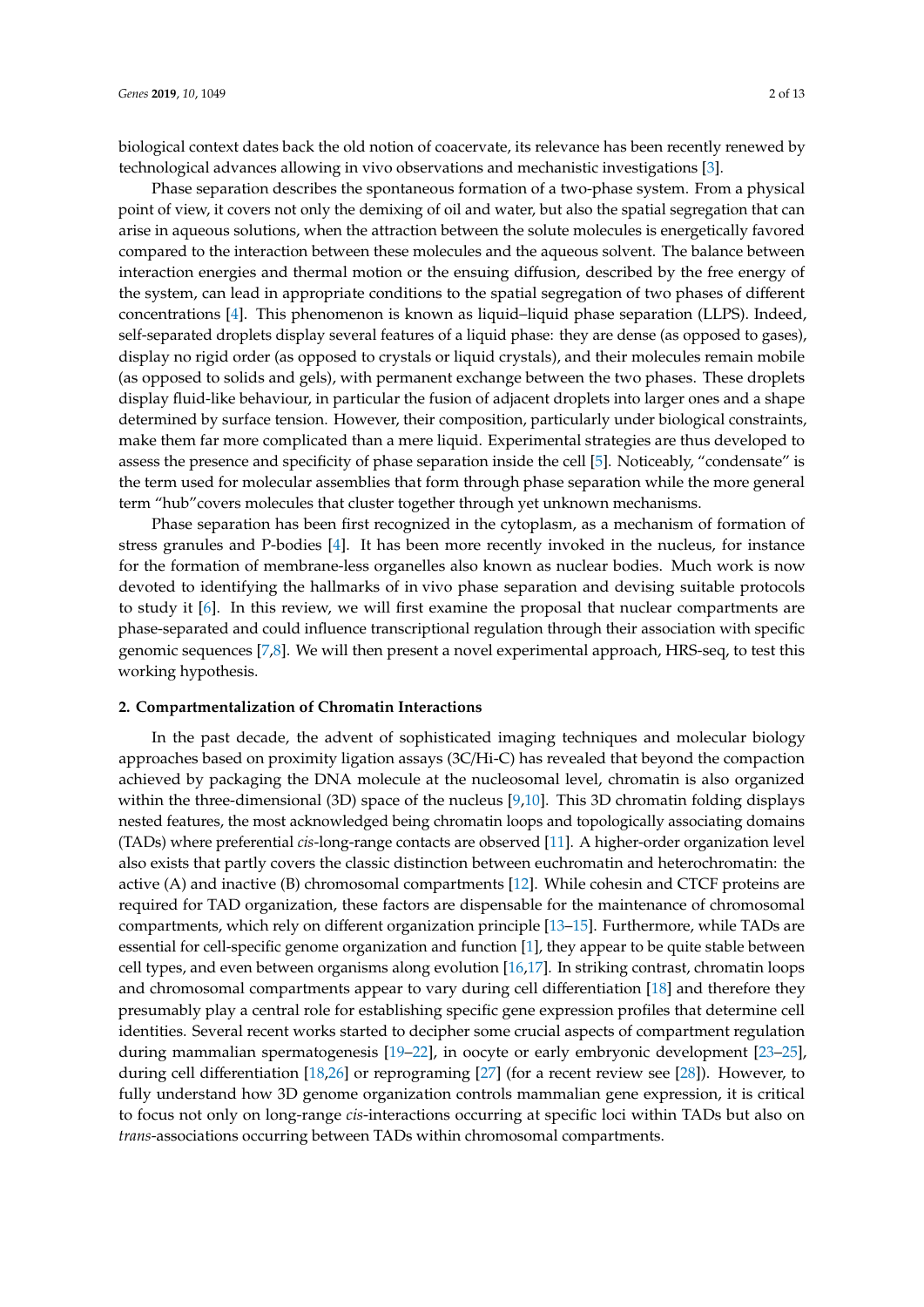## **3. Nuclear Body Assembly by Phase Separation**

Nuclear bodies are large membrane-less ribonucleoprotein (RNP) complexes known to be involved in several nuclear functions. For example, the synthesis of ribosomal RNAs (rRNAs) takes place in the nucleolus, the maturation of small nuclear RNAs (snRNAs) occurs in the Cajal bodies, and the histone messenger RNAs (mRNAs) are transcribed and matured in the histone-locus bodies (HLBs) (Table [1\)](#page-2-0). One important aspect of functional nuclear compartmentalization is thus related to nuclear bodies. Some of them, like the HLBs, are known to gather loci that are dispersed in TADs located on distinct chromosomes, thus favouring coordinated gene transcription and efficient pre-mRNA maturation [\[29\]](#page-9-9). Similarly, the Cajal bodies have also been shown to contain inter-TAD interactions [\[30\]](#page-9-10). Transcription factories and active chromatin hubs are also large RNP complexes that have been proposed to coordinate gene expression by maintaining specific genes into a restricted 3D space of the nucleus [\[31\]](#page-9-11). Large RNP complexes, including some nuclear bodies, thus appear important for supranucleosomal genome organization in mammals. Indeed, their involvement in regulating transcription of specific genes suggests that they might be critical for the establishment and the maintenance of the active chromosomal compartment. However, the demonstration of such a role has so far been impeded by the lack of a genome-wide method that would allow unbiased profiling of genomic sequences associated with nuclear bodies. In our view, this is due to a continued lack of understanding of the physical nature of nuclear bodies in vivo.

| <b>Table 1.</b> Classic nuclear bodies: main characteristics and components. |
|------------------------------------------------------------------------------|
|------------------------------------------------------------------------------|

<span id="page-2-0"></span>

| Compartment<br>Name   | Count/Nucleus | <b>Diameter</b><br>$(\mu m)$ | Main<br>Component         | <b>Main Associated</b><br>Function | Ref.              |
|-----------------------|---------------|------------------------------|---------------------------|------------------------------------|-------------------|
| Transcription factory | 100           |                              | RNA Pol. II               | mRNA transcription                 | 31                |
| <b>Nucleolus</b>      | $1 - 4$       | $2 - 5$                      | RNA Pol. I/Nucleolin      | rRNA transcription                 | $[32]$            |
| Cajal Body            | 10            | $0.5 - 1$                    | Coilin, $SMN1$            | Splicing                           | 33                |
| Gem                   | 10            | $0.5 - 1$                    | SMN <sub>1</sub>          | SMN sequestration                  | $\left[34\right]$ |
| Histone Locus Body    | $2 - 4$       | $0.5 - 1$                    | Coilin, NPAT <sup>2</sup> | Histone gene expression            | 29                |
| Polycomb body         | $10 - 20$     | $0.2 - 1.5$                  | PRC1/PRC2 <sup>3</sup>    | Histone PTMs <sup>4</sup>          | 35                |
| PML body <sup>5</sup> | $10 - 20$     | $0.1 - 1$                    | PML                       | Apoptosis, viral defense           | $\left[36\right]$ |
| Nuclear speckle       | $20 - 50$     | $2 - 3$                      | $SC356$ , RNA Pol. II     | Splicing                           | [37, 38]          |
| Paraspeckle           | $10 - 20$     | $0.5 - 1$                    | NEAT1 <sup>7</sup> lncRNA | Transcription                      | [39, 40]          |

<sup>1</sup> Survival of Motoneuron; <sup>2</sup> Nuclear protein, coactivator of histone transcription; <sup>3</sup> Polycomb repressive complexe; <sup>4</sup> PTM = Post-Translational Modifications; <sup>5</sup> Promyelocytic leukaemia nuclear body; <sup>6</sup> Serine/arginine-rich splicing factor; <sup>7</sup> Nuclear Paraspeckle Assembly Transcript 1.

It has been thought for a long time [\[41\]](#page-10-3) that nuclear bodies are self-organized around nucleation sites, e.g., the Nucleolar Organizing Regions -NORs- for the nucleolus or the histone H3-H4 promoter region for Drosophila HLBs [\[42](#page-10-4)[–44\]](#page-10-5). As a precedent, several cytoplasmic components, like the *Caenorhabditis elegans* P-granules [\[45\]](#page-10-6) and centrosomes [\[46\]](#page-10-7), have been discovered to behave in vivo like self-organized liquid-like droplets. More recently, based on in vitro experiments, other cytoplasmic structures, like the glycolytic bodies [\[47\]](#page-10-8) or the RNA granules [\[48\]](#page-10-9), have been proposed to form by phase separation processes. However, experimental evidence supporting self-organization or self-assembly remained very scarce for nuclear bodies (for reviews see [\[4](#page-8-3)[,49\]](#page-10-10)). A step forward has been the proposal, based on in vitro reconstitution experiments, that the phase separation of liquid-like RNP phases could control nucleolus size and assembly [\[50,](#page-10-11)[51\]](#page-10-12), as well as account for their sub-compartmentalized organization [\[52\]](#page-10-13). The demonstration that the Intrinsically Disordered Region (IDR) of Ddx4 protein (a critical component of the mammalian analogue to P-granules) can form phase-separated organelles, both in live cells and in vitro [\[53\]](#page-10-14), led to the more precise hypothesis that phase separation of IDR-containing proteins could be a general mechanism for forming and regulating membrane-less organelles. These pioneering findings paved the way to a number of studies aimed at deciphering whether phase separation is involved in the organization of other nuclear compartments or bodies.

One can distinguish two phase separation processes: liquid–liquid phase separation (LLPS) and polymer–polymer phase separation (PPPS). While LLPS occurs through demixing of two liquid/liquid-like phases, PPPS involves bridging factors binding onto a polymer, e.g., the chromatin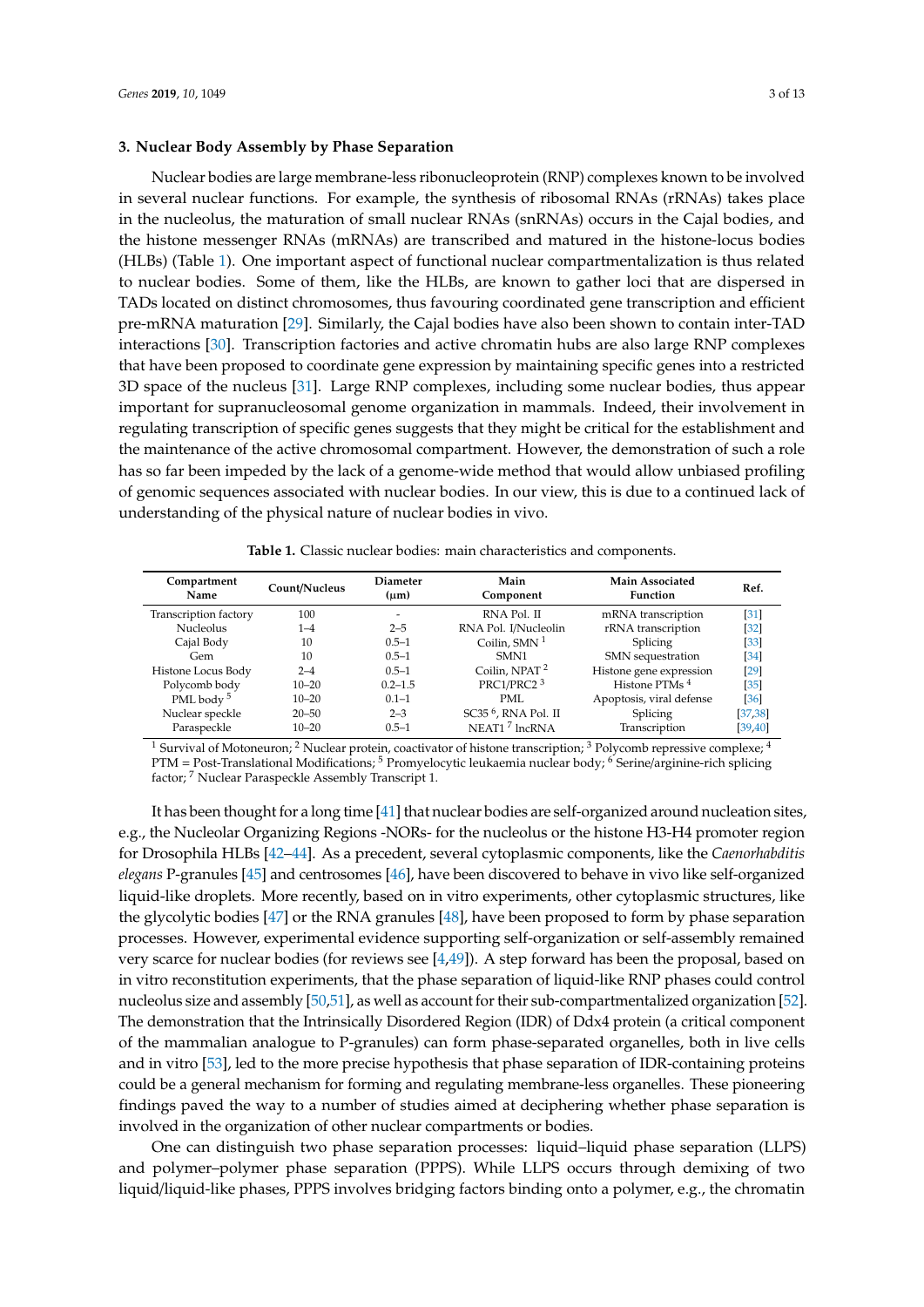fiber, leading to a polymer collapse (i.e., a change in the polymer shape accompanied with an increase of its local density) [\[54\]](#page-10-15). Beyond the intrinsic nature of the interacting molecules responsible for phase separation (bridging factors for PPPS vs. weak multivalent binders for LLPS), the main differences between these two phase-separation processes lie in the role of the underlying polymer, if any. In PPPS, the polymer is required not only to nucleate phase separation but also to maintain it [\[55\]](#page-10-16). On the contrary, while an underlying polymer could help nucleation of LLPS, it is dispensable to maintain phase separation once a given saturating concentration of self-associating multivalent binder molecules has been reached [\[54\]](#page-10-15).

Noticeably, phase separation was proposed to be involved in constitutive heterochromatin domain formation, based on the observation that a major component of the heterochromatin, the heterochromatin 1  $\alpha$  (HP1 $\alpha$ ) protein, can form liquid droplets both in vitro and in vivo [\[56,](#page-10-17)[57\]](#page-10-18). HP1 self-oligomerization driven by phosphorylation is sufficient to induce HP1 phase separation in vitro [\[56\]](#page-10-17). However, since HP1 $\alpha$  compartments can incorporate chromatin [56], the formation of heterochromatin domains in vivo, could actually be more complex [\[58\]](#page-10-19) and rely not only on LLPS and weak multivalent chromatin binders [\[56](#page-10-17)[,57\]](#page-10-18), but also on PPPS, where a bridging factors, like the HP1 proteins themselves [\[59\]](#page-11-0), could also induces a partial collapse of the chromatin [\[54,](#page-10-15)[58\]](#page-10-19).

## **4. Phase-Separation Models for Transcription Control**

Following these discoveries, Phillip Sharp and colleagues proposed a phase-separation model for transcription control, in which a transcriptional multi-molecular assembly (i.e., a transcriptional condensate) would form by phase separation at a given locus following the formation of large RNP complexes induced by the binding of transcription factors at both enhancers and gene promoters [\[60\]](#page-11-1). This model was recently reinforced by studies showing that: (i) transcriptional coactivators, like BRD4 and the Mediator complex at active super-enhancers, together with the RNA polymerase II at promoters, can form transcriptional condensates in vitro [\[61,](#page-11-2)[62\]](#page-11-3), and (ii) domains driving gene activation in vivo are also required for phase separation in vitro [\[63\]](#page-11-4). Such transcriptional hubs, however, are relatively small compared to nuclear bodies. Therefore, it is not yet clear if their formation in vivo truly relies on phase separation and, if so, whether it is based on the demixing of two liquid-like phases similar to the LLPS observed for larger nuclear compartments like the nucleolus, or whether it reflects a hybrid situation also involving a polymer collapse process and PPPS as suspected in the case of heterochromatin domains. In all instances, we should remain careful before considering any transcriptional hub as a condensate formed by phase separation. Indeed, on the one hand RNA polymerase II was shown to form clusters or hubs at active genes through electrostatic interactions between its carboxy-terminal domain (CTD), a prominent IDR, and transcriptional coactivators, suggesting that compartmentalization may occur here through a LLPS process [\[7\]](#page-8-6). On the other hand, the transient unspecific binding of RNA polymerase II to the largely nucleosome free genome of the Herpes Simplex Virus type 1 (HSV1) leads to a DNA-mediated nuclear compartmentalization through a mechanism that is clearly distinct from LLPS [\[55\]](#page-10-16). Moreover, given the relatively small size of these transcriptional hubs, the physical properties that usually characterize the liquid state of the matter (like surface tension) may well make no real physical and biological sense [\[58](#page-10-19)[,64\]](#page-11-5). That is precisely why the terms "hub" and "liquid-like phase separation" are often preferred to "condensate" and LLPS respectively [\[64\]](#page-11-5). The difference between a liquid and other states of the matter (like crystal, amorphous solid, liquid crystal or gel) lies in the mobility of the molecules, their ordered or disordered arrangement and the response to a stress (elastic vs. viscous). A whole range of intermediary behaviours are possible (e.g., the viscoelastic response of a gel). At the molecular scale, the liquid state is best characterized by the mobility of the molecules which is essentially depending on diffusion. Experimentally, FRAP (fluorescence recovery after photobleaching) experiments are used to quantitatively assess this mobility [\[50](#page-10-11)[,57](#page-10-18)[,63\]](#page-11-4). However, several caveats have been raised [\[5](#page-8-4)[,6\]](#page-8-5), the main one being that there are many physical models that can be fitted to the same fluorescence recovery curves [\[64\]](#page-11-5). Indeed, the rate of fluorescence recovery is not always due to freely diffusing molecules in solution, but could also depend on the local binding to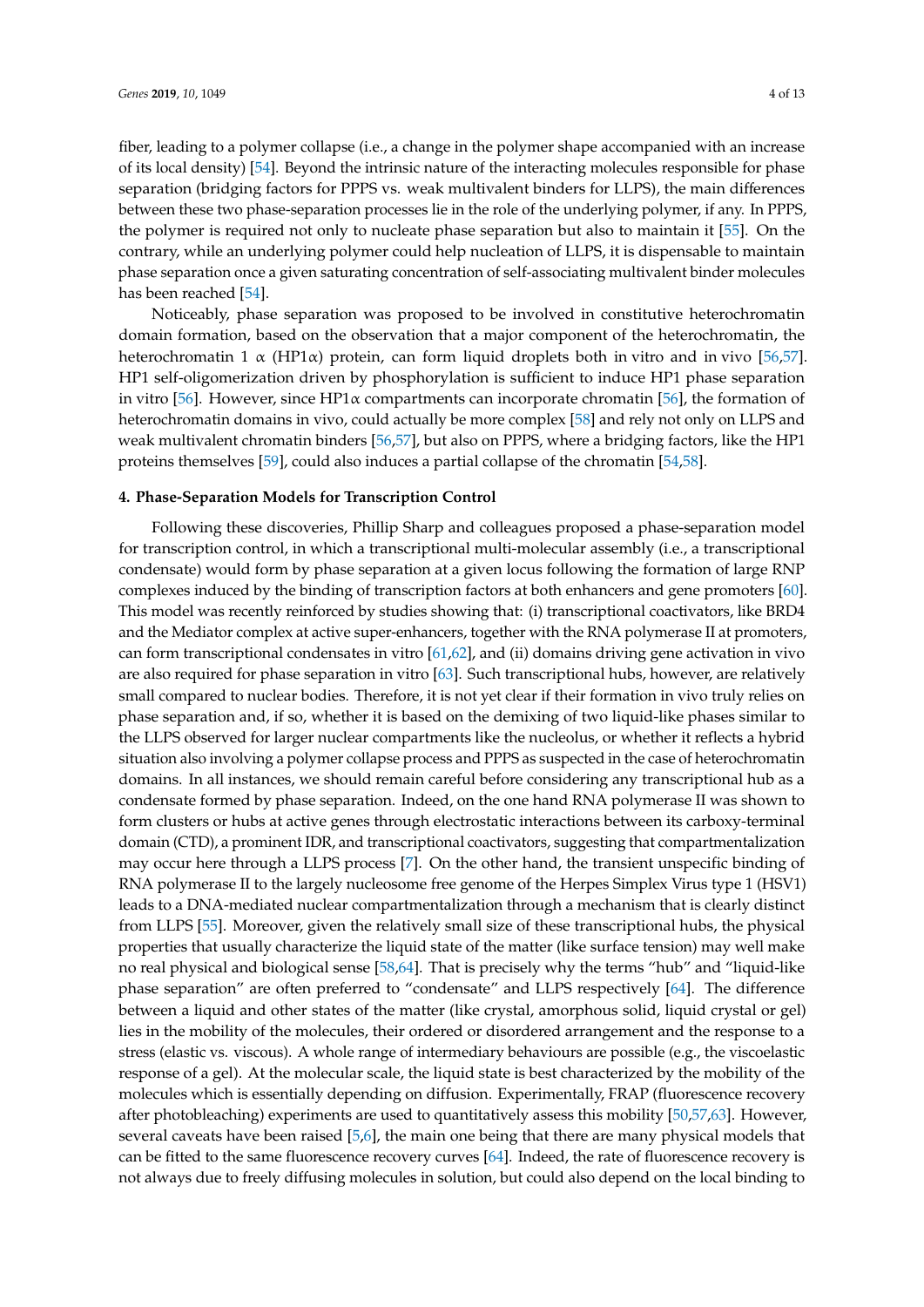others molecules. One critical point is thus to find experimental controls that could demonstrate that, independently of the models, the recovery rate is truly dominated by diffusion rather than binding. It has been proposed that this could be achieved, for example, by showing a dependence of the recovery rate on the size of the bleach spot [\[65\]](#page-11-6).

In parallel, another work indicated that various IDR-containing proteins form molecular hubs that could selectively associate in vivo with some chromatin regions by physically retaining targeted genomic loci while excluding non-targeted regions [\[66\]](#page-11-7). This chromatin filter model suggests that such molecular hubs could bring distal genomic loci together. However, these experiments use a novel CRISPR-Cas9-based technology (CasDrop) to artificially target chimeric IDR-containing proteins to chosen genomic sequences. It remains to be seen whether endogenous IDR-containing proteins act in a similar way on their natural targets. Additional work has shown the potential involvement of RNA-binding proteins [\[67\]](#page-11-8). cassociate in vivo with some enfomalin regions by priysican ta bring aistal genomic loci together. However, these expel  $t_{\rm c}$  recovery  $\sigma_{\rm s}$  reasonable to the space of the bleach space  $\sigma$ their natural targets. Additional work has shown the poten  $\mathcal{L}$  distal genomic loci together. However, the experiments use a experiments use a experiments use a experiments use a experiment of  $\mathcal{L}$  $\log 1$ 

<span id="page-4-0"></span>In Figure [1,](#page-4-0) we provide an integrated model presenting the current working hypothesis, where we combine the concepts proposed in  $[60,63,66]$  $[60,63,66]$  $[60,63,66]$  for phase-separated transcriptional condensates involving long-range *cis*-interactions and extend these concepts to the probable involvement of nuclear bodies favoring inter-TADs *trans-associations of co-regulated genes*, like those observed for HLBs and Cajal bodies [\[30\]](#page-9-10). proteins a similar way on the potential targets. Additional work has shown that  $\alpha$ tots and extend these concepts to the probable involvement of nu nuclear bodies favoring inter-TADs *trans*-associations of co-regulated genes, like those observed for



**Figure 1.** An integrated phase-separation model for self-assembly of transcriptional condensates controlling mammalian gene expression. (**a**) Transcription factors containing motifs prone to phase separation (e.g., IDR, Intrinsically Disordered Region) form liquid-like droplets (shaded in blue) by phase separation. (**b**) Their DNA binding motifs target specific genomic loci that are specifically incorporated into the droplets thus forming transcriptional condensates. Alternatively, phase separation could occur after binding of transcription factors (PPPS) on their target genomic sites in which case the corresponding DNA sequences act as nucleation sites. (**c**) Supplemented with the action of RNA processing factors containing motifs prone to multivalent interactions [\[67\]](#page-11-8), they bring enhancers, promoters and/or nascent RNA transcripts in close vicinity, thus stabilizing long-range *cis*-interactions and promoting transcription. (**d**) In some instances, transcriptional condensates containing similar/compatible phase separation-prone motifs could finally merge into larger nuclear sub-organelles, leading to the formation of nuclear bodies like the Histone Locus Bodies (HLBs). The latter process brings together loci with similar transcriptional regulation but located on distinct (Topologically Associating Domains) TADs/chromosomes (orange/red lines and arrowheads), thus favouring the coordinated expression of the corresponding genes.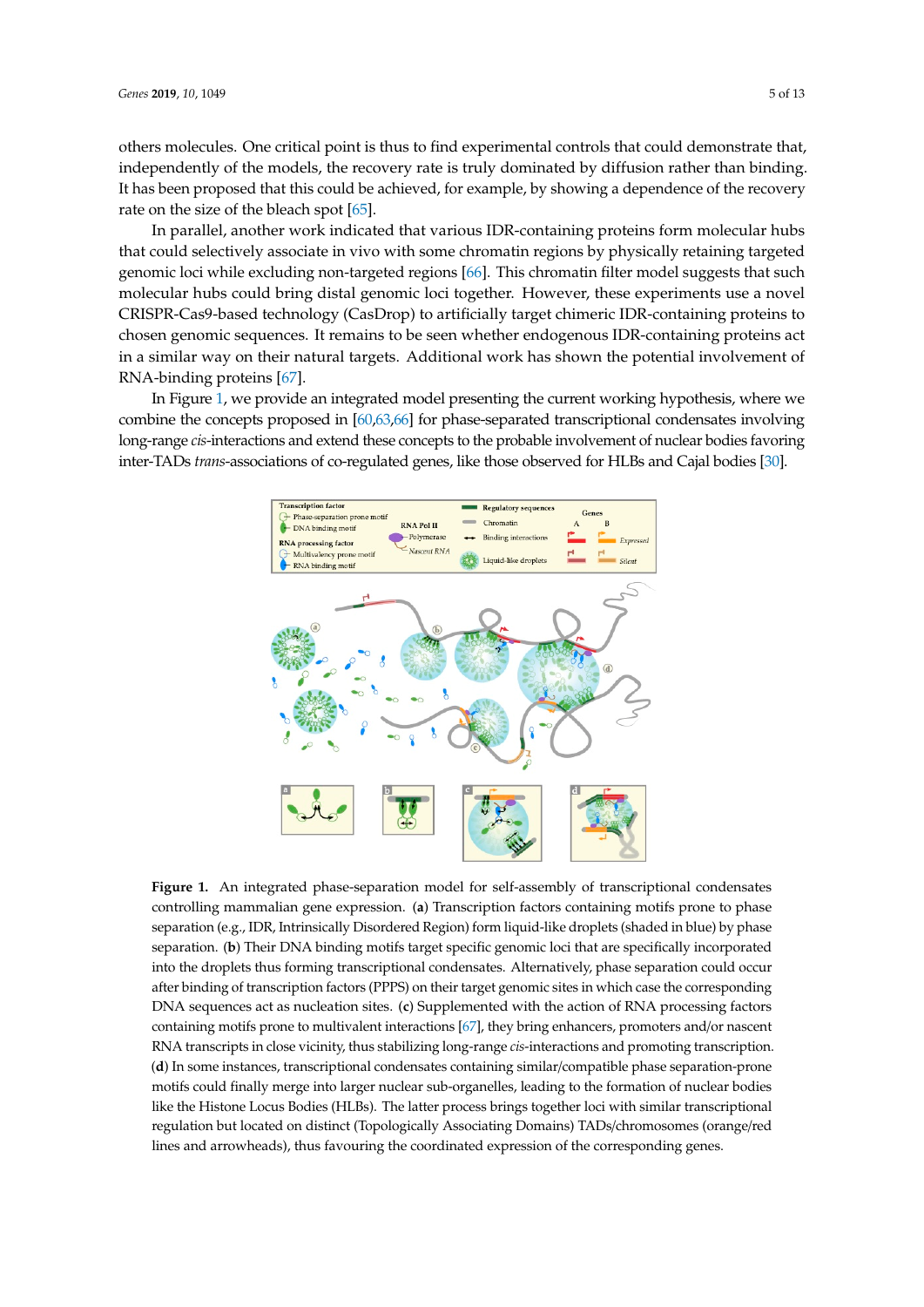Our present working hypothesis, as synthesized in the integrated model (Figure [1\)](#page-4-0), has two logical consequences: First, studying the physical principles and factors underlying the assembly of phase-separated nuclear bodies should differentiate at least two main classes of genes, those that are contacting phase-separated transcriptional condensates and those that are not, with as many sub-classes as types of condensates that interact with chromatin. Second, there should be at least two classes of membrane-less nuclear compartments, those that are depending (in vivo) on polymer–polymer phase separation (PPPS) and those that are depending on liquid–liquid or liquid-like phase separation (LLPS).

## **5. HRS-seq: A Novel Method to Explore Nuclear Bodies-Associated Sequences**

Further exploration of the role of nuclear bodies in genome organization requires, as previously mentioned, an unbiased genome-wide sequencing of nuclear bodies-associated sequences. So far, these sequences have been difficult to analyse because no efficient and reliable method was available to purify nuclear bodies, presumably due to their membrane-less phase-separated nature.

It is known that performing high-salt treatments of transcriptionally active nuclei makes large RNP complexes, including nuclear bodies, insoluble [\[68\]](#page-11-9). More recently, we have shown that a 2M  $\,$ NaCl treatment traps the genomic DNA associated with these RNP complexes into the insoluble material which is easily purified on a filtration unit [\[69\]](#page-11-10). The trapped DNA fragments, that we named the "High-salt Recovered Sequences" (HRS), can then be separated from the rest of the genome by performing a simple restriction digestion and washing out the soluble material (Figure [2\)](#page-5-0). The HRS thus remain on the filter unlike the rest of the genomic DNA. High-throughput sequencing of the HRS (HRS-seq) is then performed to obtain a global profiling of sequences associated with high-salt insoluble large RNP complexes, including nuclear bodies [\[70\]](#page-11-11).  $\alpha$  is cash, parmed on a mutulor and  $\beta$ , the dupped  $\beta$  in mughtenes, and Atrophy (SMA), mutations of the *survival of motor neuron 1* (*SMN1*) gene affect Cajal bodies formation  $\overline{\phantom{a}}$ 

<span id="page-5-0"></span>

**Figure 2.** Principle of the HRS-seq method allowing the high-throughput identification of genomic **Figure 2.** Principle of the HRS-seq method allowing the high-throughput identification of genomic sequences significantly associated with large  $\frac{1}{2}$ sequences significantly associated with large RNP (ribonucleoprotein) complexes and nuclear bodies (adapted from [\[69\]](#page-11-10)).

isting methods such as  $FAIPE$  seq [71]  $ATAC$  seq [72] or  $MN$  assays (73] Most existing methods such as FAIRE-seq [\[71\]](#page-11-12), ATAC-seq [\[72\]](#page-11-13) or MNase-seq [\[73–](#page-11-14)[75\]](#page-11-15) aim at investigating accessibility of the chromatin nucleofilament at the nucleosomal scale. So far, only few approaches, like the HRS-seq, have been developed to investigate higher-order chromatin architecture  $\mu$ uclosement scale. These include DamID manning [76],  $\frac{2}{5}$  derived method at the supranucleosomal scale. Those include DamID mapping [\[76\]](#page-11-16), 3C-derived methods like the Hi-C [\[12\]](#page-8-11), MAR-seq [\[77\]](#page-11-17) and TSA-seq [\[78\]](#page-11-18). Unlike all of these methods, the HRS-seq is avoiding delicate chemical crosslinking procedures or the use of specific antibodies that may restrict retention of is securings. Eurtherman, it conorally displays a better generate resolution some genomic sequences. Furthermore, it generally displays a better genomic resolution (few kb vs. few hundred kb) and is much straightforward and cheaper than existing approaches. However, in its present form, the HRS-seq method has several important limitations, the first of which is the fact  $\mathbb{R}^n$  phase separation showed be seen that disturb we see that disturb we are  $\mathbb{R}^n$  and  $\mathbb{R}^n$  and  $\mathbb{R}^n$  are  $\mathbb{R}^n$  and  $\mathbb{R}^n$  and  $\mathbb{R}^n$  are  $\mathbb{R}^n$  and  $\mathbb{R}^n$  and  $\mathbb{R}^n$  are  $\math$ that many large RNP complexes are extracted jointly in the insoluble material. A second limitation is that, contrary to 3C-derived approaches, it does not provide any indication on the physical proximity of the recovered sequences in vivo. Therefore, there is a clear need for improvements that would  $\frac{1}{2}$ , for a guarantee procent cimultaneously within an orific qubuyelogy comportu allow to identify sequences present simultaneously within specific subnuclear compartments. While assessing physical proximity will require to adapt a proximity-ligation assay to the HRS approach, the first limitation can already be addressed indirectly without modifying the existing HRS-seq protocol. interactions (i.e., interactions between charged molecules, that are not disrupted by  $1,6$  hexanediol)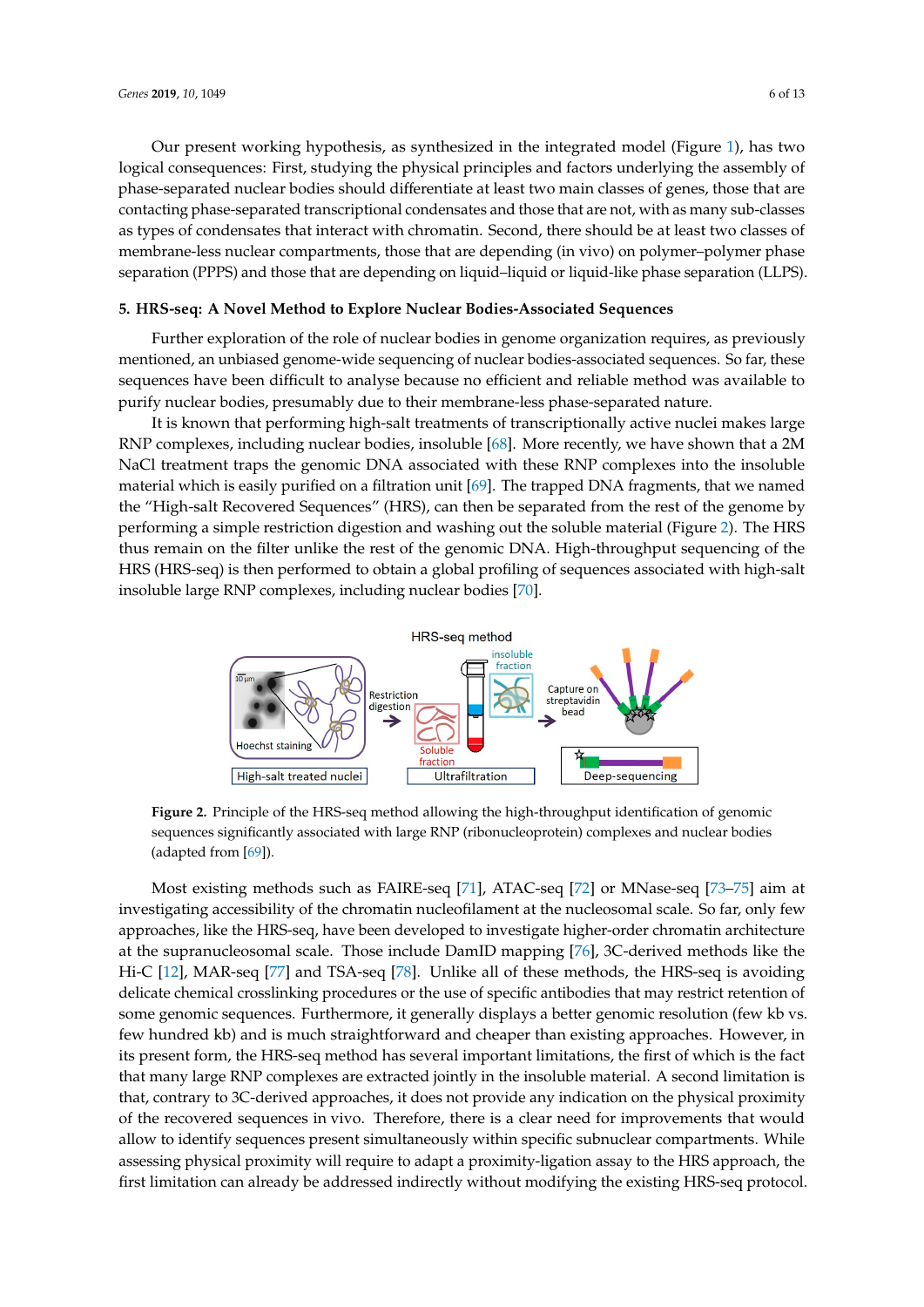Indeed, the inactivation of specific nuclear bodies by CRISPR/Cas9 technologies targeting critical components in relevant cellular models, combined with the present HRS-seq approach comparing wild-type and mutated cells, should soon allow extensive genomic profiling of sequences associated with specific nuclear bodies. This should lead to a much deeper understanding of how nuclear body-associated sequences and linked gene expression are dynamically affected during embryonic development and cellular differentiation, as well as in pathological situations where nuclear body formation is altered. For instance, in Spinal Muscular Atrophy (SMA), mutations of the *survival of motor neuron 1* (*SMN1*) gene affect Cajal bodies formation and lead to motor neuron death [\[79\]](#page-12-0). HRS-seq experiments on heathy or SMA-patient motor neurons should thus provide new insights on altered genomic organization and gene expression in the context of defective Cajal bodies.

The two logical consequences presented in the previous section could thus be tested in vivo using the HRS-seq method or quantitative PCR analyses of HRS assays (HRS-qPCR) in appropriate cellular models. Indeed, our recent work in mouse embryonic stem cells showed that HRS include sequences associated with nuclear bodies (like the Cajal bodies, the HLBs, the speckles and paraspeckles). Moreover, transcriptional hubs formed around super-enhancers are also retained in our assay [\[69\]](#page-11-10). In full agreement with the first consequence mentioned above, we found that two classes of genes can be defined according to the criterion of their association (or lack thereof) with large high-salt insoluble RNP complexes [\[69\]](#page-11-10). Our work showed that HRS-located genes are highly expressed and associated with the active chromosomal compartment and active super-enhancers in a cell-type specific manner, while genes that do not lie in HRS are moderately or weakly expressed.

Testing the second consequence will require experimental differentiation of PPPS from LLPS. As explained above, these two modalities of phase separation differ by the nature of the interacting molecules and the role played by the DNA/chromatin nucleofilament. Therefore, LLPS and liquid-like phase separation should be sensitive to compounds that disturb weak hydrophobic interactions, like moderate 1,6 hexanediol treatments [\[80\]](#page-12-1), unlike PPPS that relies on stronger interactions. So far, sensitivity to 1,6 hexanediol has provided the best experimental evidence in favor of the involvement of liquid-like phase-separation processes in the assembly of transcriptional condensates in vivo [\[61](#page-11-2)[,62\]](#page-11-3), as well as for other classical nuclear bodies like the paraspeckles [\[81\]](#page-12-2). Therefore, combining 1,6 hexanediol treatments with HRS-seq could identify the genomic content of phase-separated condensates formed by LLPS driven by hydrophobic interactions. In contrast, molecular condensates formed by PPPS or those that would rely on a phase separation purely driven by electrostatic interactions (i.e., interactions between charged molecules, that are not disrupted by 1,6 hexanediol) are expected to be unaffected by 1,6 hexanediol treatment.

#### **6. Discussion**

The assembly of membrane-less compartments by phase separation appears to be a powerful mechanism for nuclear compartmentalization that could drive inter-TADs interactions between distant specific genomic loci. Such a compartmentalization could be essential to coordinate complex genomic functions, in particular transcription. At the molecular scale, thermal motion involved in phase-separation processes implies a continuous exchange of molecules between the dense and the dilute phases. Phase separation depends on the local concentration within the nucleus (or a region of the nucleus) of critical components, like IDR-containing proteins, and can thus be controlled by regulating their availability. This could be achieved by simple post-translational modifications that affect the protein's ability to establish multivalent interactions, like phosphorylation [\[82\]](#page-12-3). Supporting this, PRKACB (catalytic subunit of PKA cAMP-dependent protein kinase) and HIP (Homeodomain-interacting protein) kinases are required for the in vivo assembly of the Cajal and PML bodies, respectively [\[83\]](#page-12-4). However, little is known about nuclear body homeostasis, which certainly constitutes a promising topic for future investigations.

Liquid–liquid phase separation is not a feature involving an isolated molecular species but is depending on the properties of both this species and the solvent. In the case of nuclear bodies, the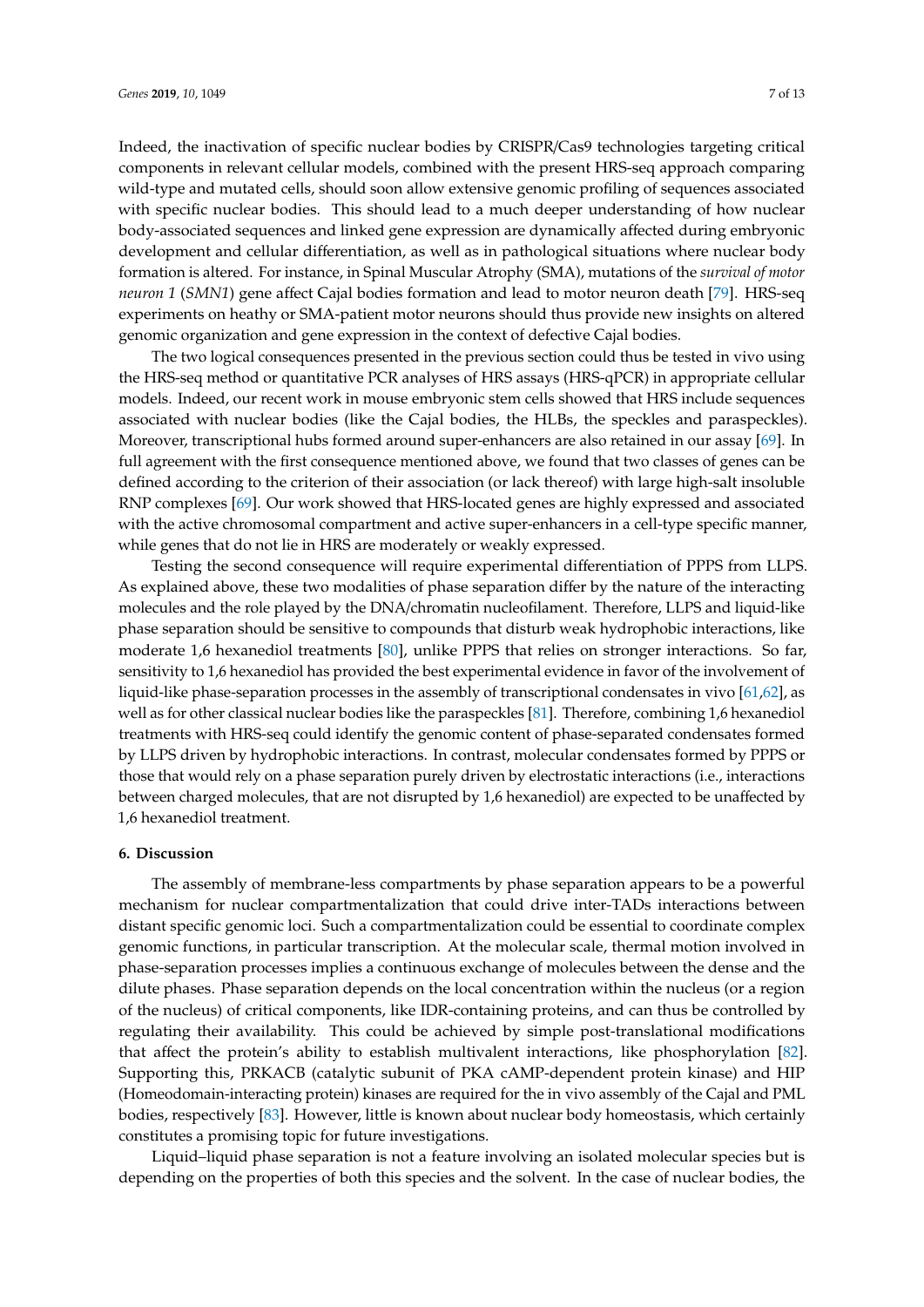solvent corresponds to the complex nuclear environment in which the molecular species of interest is considered. A modification of the contents of this environment would thus affect phase separation. Obviously, a structural or chemical modification of the phase separation-prone molecular species would also affect spatial structuration. Various means of tuning the physical process of phase separation are thus possible within a living cell. While in vitro experiments usually monitor physical parameters controlling phase separation (like temperature or pH), in vivo a specific adaptation of the relative strength of the molecular interactions, through some post-translational modification of the phase separation-prone protein, would offer a more precise control of the process.

The current thermodynamic description of phase separation processes is only valid on a large scale (i.e., involving large enough number of molecules). The direct effects of the intrinsic stochasticity prevailing at molecular scales are random binding/unbinding of interacting molecules, diffusion and ensuing concentration fluctuations. They are included only in an average way in the large-scale thermodynamic description. In case of small systems with a finite number of molecules, (e.g., a region of the nucleus), discrepancies may arise, among which a modification of the stability regions in the parameter space, loss of correlations in cooperative assembly, or various diffusion-limited behaviours. Thus, the robustness with respect to molecular noise of a thermodynamically predicted phase separation needs to be investigated. In the spirit of studies quantifying the stochasticity of transcription [\[84\]](#page-12-5), the analysis of imaging data or measurements obtained from a large number of single cells observed in the same conditions would assess the variability of the phase separation phenomenon. On the theoretical side, the thermodynamic approach could be supplemented with stochastic dynamical equations including a noise term [\[85\]](#page-12-6) and the simulation of their solutions [\[60](#page-11-1)[,86\]](#page-12-7).

Finally, to date, investigations have relied on the description of phase separation in the framework of thermodynamic equilibrium. Nevertheless, active processes are possibly at work in vivo. An example is the observation of droplet fission [\[87\]](#page-12-8) that is not accounted for in the current thermodynamic models of phase separation. Investigating active features of intracellular dynamic organization thus opens a fascinating research field not only for biologists but also for theoretical physicists. Phase separation is actually a special instance of the more general concept of self-organization, in which a long-range spatial structuring emerges from short-range interactions and breaks the symmetry of the homogenous state. The mechanisms underlying self-organization range from self-assembly of equilibrium complexes to out-of-equilibrium formation of dissipative structures [\[88,](#page-12-9)[89\]](#page-12-10). It is thus plausible that a variety of different mechanisms could be involved inside the cell.

## **7. Conclusions**

The physical notion of phase separation opens novel research avenues in the field of transcriptional gene regulation by suggesting a possible interplay between assembly of nuclear bodies and recruitment of specific genomic sequences. However, it remains to be determined to what extent such interplay is dependent on phase separation, or on more complex active and/or specific processes. Here, HRS-seq, combined with other approaches, can be instrumental for dissecting the relationship between 3D chromatin organization and nuclear bodies, and its implication for both *cis*- and *trans*- co-regulation of gene expression. Understanding the relevance of phase separation in a biological context will require theoretical studies devising microscopic descriptions accounting for the intrinsic fluctuations present at the intracellular scale, as well as experimental studies investigating the possible involvement of active mechanisms.

**Author Contributions:** All authors contributed to the conception and writing of this manuscript.

**Funding:** This research was funded by the A.F.M.-Téléthon grant number 21024, *ANR* CHRODYT grant number ANR-16-CE15–0018–04, the Cancéropole GSO grant number 2018-E08 and the C.N.R.S. (Centre National de la Recherche Scientifique).

**Acknowledgments:** We thank G. Cathala for stimulating discussions, R. Hipskind for his critical reading of the manuscript, and A. Taudière (IdEst) for the preparation of Figure [1.](#page-4-0)

**Conflicts of Interest:** The authors declare no conflict of interest.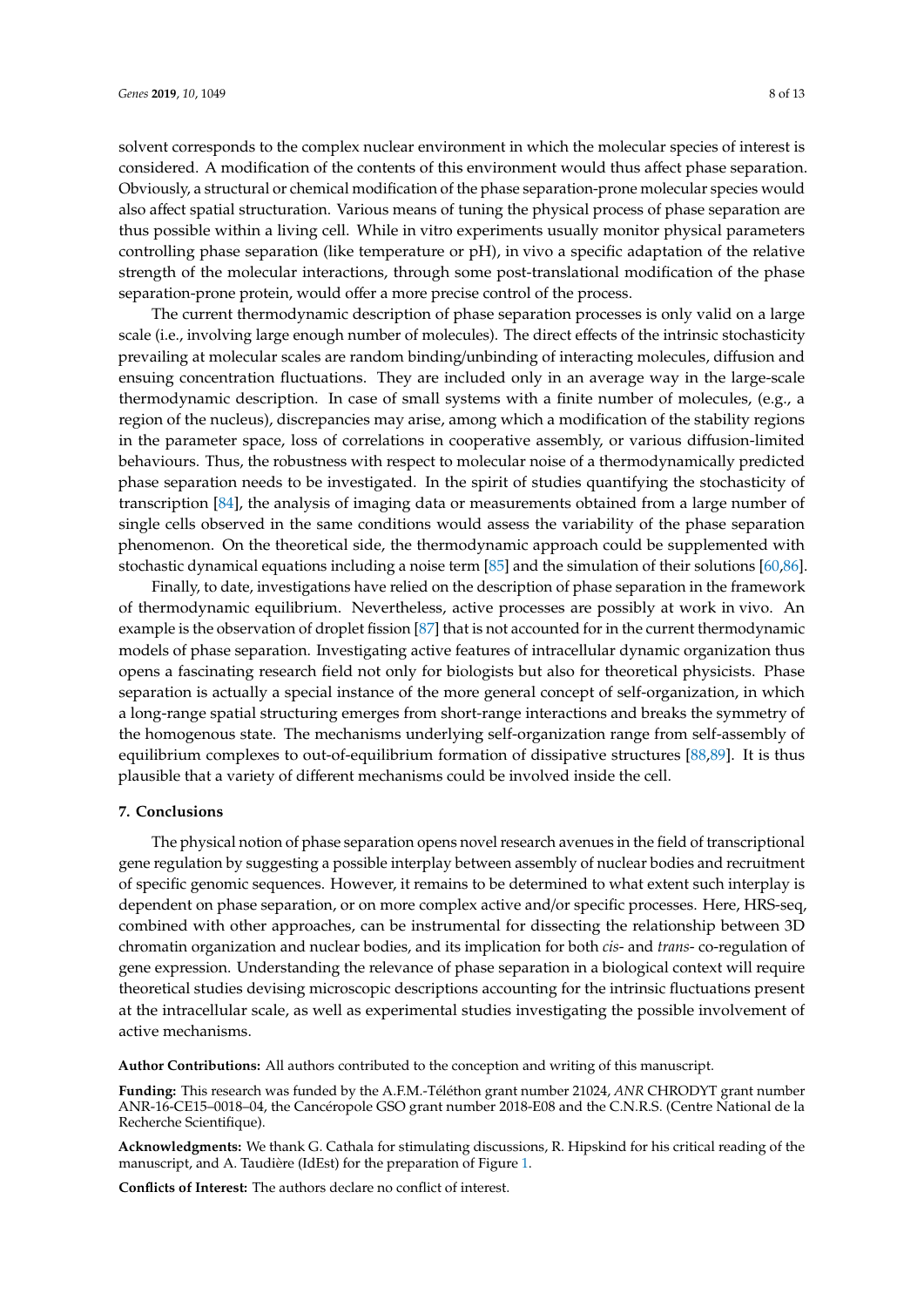## **Abbreviations**

- HLB histone locus body
- HRS High-salt Recovered Sequences
- IDR intrinsically disordered region
- LLPS liquid–liquid phase separation
- PPPS polymer–polymer phase separation
- RNP ribonucleoprotein
- TAD topologically associating domain
- TF transcription factor

## **References**

- <span id="page-8-0"></span>1. Pombo, A.; Dillon, N. Three-dimensional genome architecture: Players and mechanisms. *Nat. Rev. Mol. Cell Biol.* **2015**, *16*, 245–257. [\[CrossRef\]](http://dx.doi.org/10.1038/nrm3965) [\[PubMed\]](http://www.ncbi.nlm.nih.gov/pubmed/25757416)
- <span id="page-8-1"></span>2. Banani, S.F.; Lee, H.O.; Hyman, A.A.; Rosen, M.K. Biomolecular condensates: Organizers of cellular biochemistry. *Nat. Rev. Mol. Cell Biol.* **2017**, *18*, 285–298. [\[CrossRef\]](http://dx.doi.org/10.1038/nrm.2017.7) [\[PubMed\]](http://www.ncbi.nlm.nih.gov/pubmed/28225081)
- <span id="page-8-2"></span>3. Alberti, S. Phase separation in biology. *Curr. Biol.* **2017**, *27*, R1097–R1102. [\[CrossRef\]](http://dx.doi.org/10.1016/j.cub.2017.08.069) [\[PubMed\]](http://www.ncbi.nlm.nih.gov/pubmed/29065286)
- <span id="page-8-3"></span>4. Hyman, A.A.; Weber, C.A.; Julicher, F. Liquid-liquid phase separation in biology. *Annu. Rev. Cell Dev. Biol.* **2014**, *30*, 39–58. [\[CrossRef\]](http://dx.doi.org/10.1146/annurev-cellbio-100913-013325)
- <span id="page-8-4"></span>5. Alberti, S.; Gladfelter, A.; Mittag, T. Considerations and Challenges in Studying Liquid-Liquid Phase Separation and Biomolecular Condensates. *Cell* **2019**, *176*, 419–434. [\[CrossRef\]](http://dx.doi.org/10.1016/j.cell.2018.12.035)
- <span id="page-8-5"></span>6. Mir, M.; Bickmore, W.; Furlong, E.E.M.; Narlikar, G. Chromatin topology, condensates and gene regulation: Shifting paradigms or just a phase? *Development* **2019**, *146*, dev182766. [\[CrossRef\]](http://dx.doi.org/10.1242/dev.182766)
- <span id="page-8-6"></span>7. Boehning, M.; Dugast-Darzacq, C.; Rankovic, M.; Hansen, A.S.; Yu, T.; Marie-Nelly, H.; McSwiggen, D.T.; Kokic, G.; Dailey, G.M.; Cramer, P.; et al. RNA polymerase II clustering through carboxy-terminal domain phase separation. *Nat. Struct. Mol. Biol.* **2018**, *25*, 833–840. [\[CrossRef\]](http://dx.doi.org/10.1038/s41594-018-0112-y)
- <span id="page-8-7"></span>8. Chong, S.; Dugast-Darzacq, C.; Liu, Z.; Dong, P.; Dailey, G.M.; Cattoglio, C.; Heckert, A.; Banala, S.; Lavis, L.; Darzacq, X.; et al. Imaging dynamic and selective low-complexity domain interactions that control gene transcription. *Science* **2018**, *361*, aar2555. [\[CrossRef\]](http://dx.doi.org/10.1126/science.aar2555)
- <span id="page-8-8"></span>9. Court, F.; Miro, J.; Braem, C.; Lelay-Taha, M.N.; Brisebarre, A.; Atger, F.; Gostan, T.; Weber, M.; Cathala, G.; Forne, T. Modulated contact frequencies at gene-rich loci support a statistical helix model for mammalian chromatin organization. *Genome Biol.* **2011**, *12*, R42. [\[CrossRef\]](http://dx.doi.org/10.1186/gb-2011-12-5-r42)
- <span id="page-8-9"></span>10. Ea, V.; Baudement, M.O.; Lesne, A.; Forné, T. Contribution of Topological Domains and Loop Formation to 3D Chromatin Organization. *Genes* **2015**, *6*, 734–750. [\[CrossRef\]](http://dx.doi.org/10.3390/genes6030734)
- <span id="page-8-10"></span>11. Nora, E.P.; Lajoie, B.R.; Schulz, E.G.; Giorgetti, L.; Okamoto, I.; Servant, N.; Piolot, T.; van Berkum, N.L.; Meisig, J.; Sedat, J.; et al. Spatial partitioning of the regulatory landscape of the X-inactivation centre. *Nature* **2012**, *485*, 381–385. [\[CrossRef\]](http://dx.doi.org/10.1038/nature11049) [\[PubMed\]](http://www.ncbi.nlm.nih.gov/pubmed/22495304)
- <span id="page-8-11"></span>12. Lieberman-Aiden, E.; van Berkum, N.L.; Williams, L.; Imakaev, M.; Ragoczy, T.; Telling, A.; Amit, I.; Lajoie, B.R.; Sabo, P.J.; Dorschner, M.O.; et al. Comprehensive mapping of long-range interactions reveals folding principles of the human genome. *Science* **2009**, *326*, 289–293. [\[CrossRef\]](http://dx.doi.org/10.1126/science.1181369) [\[PubMed\]](http://www.ncbi.nlm.nih.gov/pubmed/19815776)
- <span id="page-8-12"></span>13. Nora, E.P.; Goloborodko, A.; Valton, A.L.; Gibcus, J.H.; Uebersohn, A.; Abdennur, N.; Dekker, J.; Mirny, L.A.; Bruneau, B.G. Targeted Degradation of CTCF Decouples Local Insulation of Chromosome Domains from Genomic Compartmentalization. *Cell* **2017**, *169*, 930–944. [\[CrossRef\]](http://dx.doi.org/10.1016/j.cell.2017.05.004) [\[PubMed\]](http://www.ncbi.nlm.nih.gov/pubmed/28525758)
- 14. Rao, S.S.P.; Huang, S.C.; Glenn St Hilaire, B.; Engreitz, J.M.; Perez, E.M.; Kieffer-Kwon, K.R.; Sanborn, A.L.; Johnstone, S.E.; Bascom, G.D.; Bochkov, I.D.; et al. Cohesin Loss Eliminates All Loop Domains. *Cell* **2017**, *171*, 305–320. [\[CrossRef\]](http://dx.doi.org/10.1016/j.cell.2017.09.026) [\[PubMed\]](http://www.ncbi.nlm.nih.gov/pubmed/28985562)
- <span id="page-8-13"></span>15. Schwarzer, W.; Abdennur, N.; Goloborodko, A.; Pekowska, A.; Fudenberg, G.; Loe-Mie, Y.; Fonseca, N.A.; Huber, W.; Haering, C.H.; Mirny, L.; et al. Two independent modes of chromatin organization revealed by cohesin removal. *Nature* **2017**, *551*, 51–56. [\[CrossRef\]](http://dx.doi.org/10.1038/nature24281) [\[PubMed\]](http://www.ncbi.nlm.nih.gov/pubmed/29094699)
- <span id="page-8-14"></span>16. Dixon, J.R.; Jung, I.; Selvaraj, S.; Shen, Y.; Antosiewicz-Bourget, J.E.; Lee, A.Y.; Ye, Z.; Kim, A.; Rajagopal, N.; Xie, W.; et al. Chromatin architecture reorganization during stem cell differentiation. *Nature* **2015**, *518*, 331–336. [\[CrossRef\]](http://dx.doi.org/10.1038/nature14222)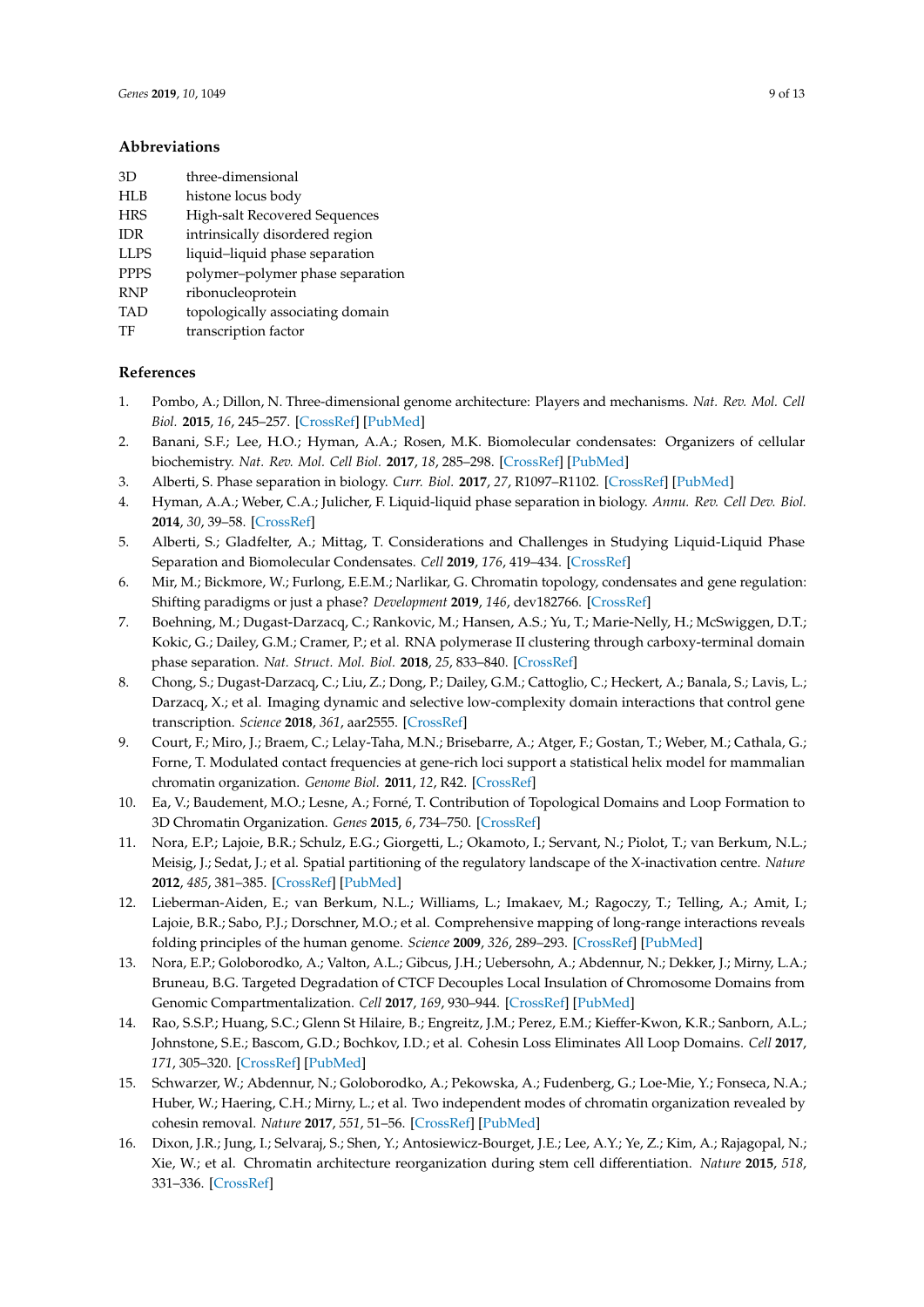- <span id="page-9-0"></span>17. Dixon, J.R.; Selvaraj, S.; Yue, F.; Kim, A.; Li, Y.; Shen, Y.; Hu, M.; Liu, J.S.; Ren, B. Topological domains in mammalian genomes identified by analysis of chromatin interactions. *Nature* **2012**, *485*, 376–380. [\[CrossRef\]](http://dx.doi.org/10.1038/nature11082)
- <span id="page-9-1"></span>18. Bonev, B.; Mendelson Cohen, N.; Szabo, Q.; Fritsch, L.; Papadopoulos, G.L.; Lubling, Y.; Xu, X.; Lv, X.; Hugnot, J.P.; Tanay, A.; et al. Multiscale 3D Genome Rewiring during Mouse Neural Development. *Cell* **2017**, *171*, 557–572. [\[CrossRef\]](http://dx.doi.org/10.1016/j.cell.2017.09.043)
- <span id="page-9-2"></span>19. Alavattam, K.G.; Maezawa, S.; Sakashita, A.; Khoury, H.; Barski, A.; Kaplan, N.; Namekawa, S.H. Attenuated chromatin compartmentalization in meiosis and its maturation in sperm development. *Nat. Struct. Mol. Biol.* **2019**, *26*, 175–184. [\[CrossRef\]](http://dx.doi.org/10.1038/s41594-019-0189-y)
- 20. Gassler, J.; Brandao, H.B.; Imakaev, M.; Flyamer, I.M.; Ladstatter, S.; Bickmore, W.A.; Peters, J.M.; Mirny, L.A.; Tachibana, K. A mechanism of cohesin-dependent loop extrusion organizes zygotic genome architecture. *EMBO J.* **2017**, *36*, 3600–3618. [\[CrossRef\]](http://dx.doi.org/10.15252/embj.201798083)
- 21. Patel, L.; Kang, R.; Rosenberg, S.C.; Qiu, Y.; Raviram, R.; Chee, S.; Hu, R.; Ren, B.; Cole, F.; Corbett, K.D. Dynamic reorganization of the genome shapes the recombination landscape in meiotic prophase. *Nat. Struct. Mol. Biol.* **2019**, *26*, 164–174. [\[CrossRef\]](http://dx.doi.org/10.1038/s41594-019-0187-0) [\[PubMed\]](http://www.ncbi.nlm.nih.gov/pubmed/30778236)
- <span id="page-9-3"></span>22. Wang, Y.; Wang, H.; Zhang, Y.; Du, Z.; Si, W.; Fan, S.; Qin, D.; Wang, M.; Duan, Y.; Li, L.; et al. Reprogramming of Meiotic Chromatin Architecture during Spermatogenesis. *Mol. Cell* **2019**, *73*, 547–561. [\[CrossRef\]](http://dx.doi.org/10.1016/j.molcel.2018.11.019) [\[PubMed\]](http://www.ncbi.nlm.nih.gov/pubmed/30735655)
- <span id="page-9-4"></span>23. Du, Z.; Zheng, H.; Huang, B.; Ma, R.; Wu, J.; Zhang, X.; He, J.; Xiang, Y.; Wang, Q.; Li, Y.; et al. Allelic reprogramming of 3D chromatin architecture during early mammalian development. *Nature* **2017**, *547*, 232–235. [\[CrossRef\]](http://dx.doi.org/10.1038/nature23263) [\[PubMed\]](http://www.ncbi.nlm.nih.gov/pubmed/28703188)
- 24. Flyamer, I.M.; Gassler, J.; Imakaev, M.; Brandao, H.B.; Ulianov, S.V.; Abdennur, N.; Razin, S.V.; Mirny, L.A.; Tachibana-Konwalski, K. Single-nucleus Hi-C reveals unique chromatin reorganization at oocyte-to-zygote transition. *Nature* **2017**, *544*, 110–114. [\[CrossRef\]](http://dx.doi.org/10.1038/nature21711)
- <span id="page-9-5"></span>25. Ke, Y.; Xu, Y.; Chen, X.; Feng, S.; Liu, Z.; Sun, Y.; Yao, X.; Li, F.; Zhu, W.; Gao, L.; et al. 3D Chromatin Structures of Mature Gametes and Structural Reprogramming during Mammalian Embryogenesis. *Cell* **2017**, *170*, 367–381. [\[CrossRef\]](http://dx.doi.org/10.1016/j.cell.2017.06.029)
- <span id="page-9-6"></span>26. Miura, H.; Takahashi, S.; Poonperm, R.; Tanigawa, A.; Takebayashi, S.I.; Hiratani, I. Single-cell DNA replication profiling identifies spatiotemporal developmental dynamics of chromosome organization. *Nat. Genet.* **2019**, *51*, 1356–1368. [\[CrossRef\]](http://dx.doi.org/10.1038/s41588-019-0474-z)
- <span id="page-9-7"></span>27. Stadhouders, R.; Vidal, E.; Serra, F.; Di Stefano, B.; Le Dily, F.; Quilez, J.; Gomez, A.; Collombet, S.; Berenguer, C.; Cuartero, Y.; et al. Transcription factors orchestrate dynamic interplay between genome topology and gene regulation during cell reprogramming. *Nat. Genet.* **2018**, *50*, 238–249. [\[CrossRef\]](http://dx.doi.org/10.1038/s41588-017-0030-7)
- <span id="page-9-8"></span>28. Zheng, H.; Xie, W. The role of 3D genome organization in development and cell differentiation. *Nat. Rev. Mol. Cell Biol.* **2019**, *20*, 535–550. [\[CrossRef\]](http://dx.doi.org/10.1038/s41580-019-0132-4)
- <span id="page-9-9"></span>29. Frey, M.R.; Matera, A.G. Coiled bodies contain U7 small nuclear RNA and associate with specific DNA sequences in interphase human cells. *Proc. Natl. Acad. Sci. USA* **1995**, *92*, 5915–5919. [\[CrossRef\]](http://dx.doi.org/10.1073/pnas.92.13.5915)
- <span id="page-9-10"></span>30. Wang, Q.; Sawyer, I.A.; Sung, M.H.; Sturgill, D.; Shevtsov, S.P.; Pegoraro, G.; Hakim, O.; Baek, S.; Hager, G.L.; Dundr, M. Cajal bodies are linked to genome conformation. *Nat. Commun.* **2016**, *7*, 10966. [\[CrossRef\]](http://dx.doi.org/10.1038/ncomms10966)
- <span id="page-9-11"></span>31. Jackson, D.A.; Iborra, F.J.; Manders, E.M.; Cook, P.R. Numbers and organization of RNA polymerases, nascent transcripts, and transcription units in HeLa nuclei. *Mol. Biol. Cell* **1998**, *9*, 1523–1536. [\[CrossRef\]](http://dx.doi.org/10.1091/mbc.9.6.1523) [\[PubMed\]](http://www.ncbi.nlm.nih.gov/pubmed/9614191)
- <span id="page-9-12"></span>32. Boisvert, F.M.; van Koningsbruggen, S.; Navascues, J.; Lamond, A.I. The multifunctional nucleolus. *Nat. Rev. Mol. Cell Biol.* **2007**, *8*, 574–585. [\[CrossRef\]](http://dx.doi.org/10.1038/nrm2184) [\[PubMed\]](http://www.ncbi.nlm.nih.gov/pubmed/17519961)
- <span id="page-9-13"></span>33. Gall, J.G. The centennial of the Cajal body. *Nat. Rev. Mol. Cell Biol.* **2003**, *4*, 975–980. [\[CrossRef\]](http://dx.doi.org/10.1038/nrm1262) [\[PubMed\]](http://www.ncbi.nlm.nih.gov/pubmed/14685175)
- <span id="page-9-14"></span>34. Liu, Q.; Dreyfuss, G. A novel nuclear structure containing the survival of motor neurons protein. *EMBO J.* **1996**, *15*, 3555–3565. [\[CrossRef\]](http://dx.doi.org/10.1002/j.1460-2075.1996.tb00725.x)
- <span id="page-9-15"></span>35. Saurin, A.J.; Shiels, C.; Williamson, J.; Satijn, D.P.; Otte, A.P.; Sheer, D.; Freemont, P.S. The human polycomb group complex associates with pericentromeric heterochromatin to form a novel nuclear domain. *J. Cell Biol.* **1998**, *142*, 887–898. [\[CrossRef\]](http://dx.doi.org/10.1083/jcb.142.4.887)
- <span id="page-9-16"></span>36. Lallemand-Breitenbach, V.; de The, H. PML nuclear bodies. *Cold Spring Harb. Perspect. Biol.* **2010**, *2*, a000661. [\[CrossRef\]](http://dx.doi.org/10.1101/cshperspect.a000661)
- <span id="page-9-17"></span>37. Hutchinson, J.N.; Ensminger, A.W.; Clemson, C.M.; Lynch, C.R.; Lawrence, J.B.; Chess, A. A screen for nuclear transcripts identifies two linked noncoding RNAs associated with SC35 splicing domains. *BMC Genom.* **2007**, *8*, 39. [\[CrossRef\]](http://dx.doi.org/10.1186/1471-2164-8-39)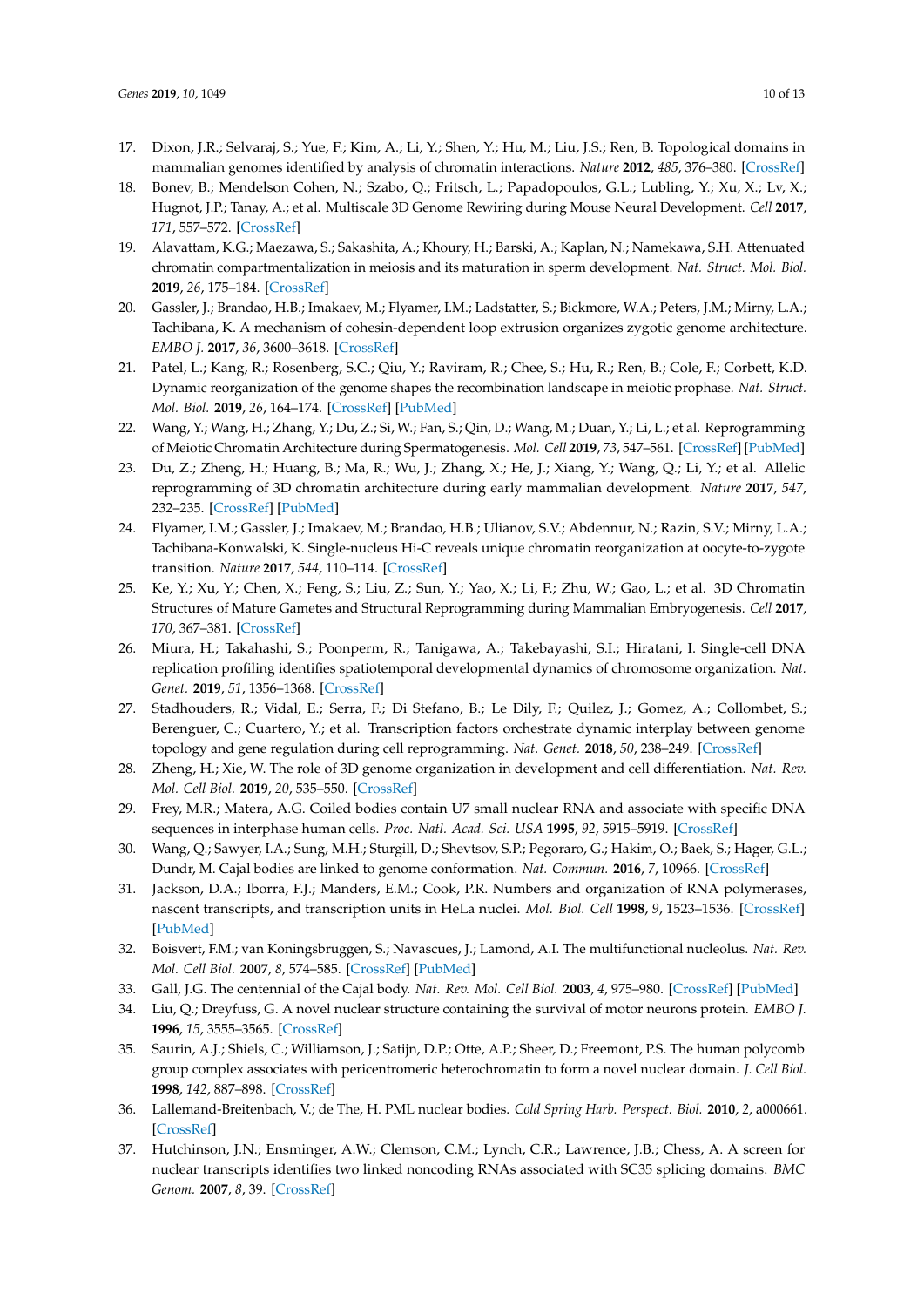- <span id="page-10-0"></span>38. Saitoh, N.; Spahr, C.S.; Patterson, S.D.; Bubulya, P.; Neuwald, A.F.; Spector, D.L. Proteomic analysis of interchromatin granule clusters. *Mol. Biol. Cell* **2004**, *15*, 3876–3890. [\[CrossRef\]](http://dx.doi.org/10.1091/mbc.e04-03-0253)
- <span id="page-10-1"></span>39. Clemson, C.M.; Hutchinson, J.N.; Sara, S.A.; Ensminger, A.W.; Fox, A.H.; Chess, A.; Lawrence, J.B. An architectural role for a nuclear noncoding RNA: NEAT1 RNA is essential for the structure of paraspeckles. *Mol. Cell* **2009**, *33*, 717–726. [\[CrossRef\]](http://dx.doi.org/10.1016/j.molcel.2009.01.026)
- <span id="page-10-2"></span>40. Naganuma, T.; Nakagawa, S.; Tanigawa, A.; Sasaki, Y.F.; Goshima, N.; Hirose, T. Alternative 3'-end processing of long noncoding RNA initiates construction of nuclear paraspeckles. *EMBO J.* **2012**, *31*, 4020–4034. [\[CrossRef\]](http://dx.doi.org/10.1038/emboj.2012.251)
- <span id="page-10-3"></span>41. Misteli, T. The concept of self-organization in cellular architecture. *J. Cell Biol.* **2001**, *155*, 181–185. [\[CrossRef\]](http://dx.doi.org/10.1083/jcb.200108110) [\[PubMed\]](http://www.ncbi.nlm.nih.gov/pubmed/11604416)
- <span id="page-10-4"></span>42. Grob, A.; Colleran, C.; McStay, B. Construction of synthetic nucleoli in human cells reveals how a major functional nuclear domain is formed and propagated through cell division. *Genes Dev.* **2014**, *28*, 220–230. [\[CrossRef\]](http://dx.doi.org/10.1101/gad.234591.113) [\[PubMed\]](http://www.ncbi.nlm.nih.gov/pubmed/24449107)
- 43. Kaiser, T.E.; Intine, R.V.; Dundr, M. De novo formation of a subnuclear body. *Science* **2008**, *322*, 1713–1717. [\[CrossRef\]](http://dx.doi.org/10.1126/science.1165216) [\[PubMed\]](http://www.ncbi.nlm.nih.gov/pubmed/18948503)
- <span id="page-10-5"></span>44. Salzler, H.R.; Tatomer, D.C.; Malek, P.Y.; McDaniel, S.L.; Orlando, A.N.; Marzluff, W.F.; Duronio, R.J. A sequence in the Drosophila H3-H4 Promoter triggers histone locus body assembly and biosynthesis of replication-coupled histone mRNAs. *Dev. Cell* **2013**, *24*, 623–634. [\[CrossRef\]](http://dx.doi.org/10.1016/j.devcel.2013.02.014) [\[PubMed\]](http://www.ncbi.nlm.nih.gov/pubmed/23537633)
- <span id="page-10-6"></span>45. Brangwynne, C.P.; Eckmann, C.R.; Courson, D.S.; Rybarska, A.; Hoege, C.; Gharakhani, J.; Julicher, F.; Hyman, A.A. Germline P granules are liquid droplets that localize by controlled dissolution/condensation. *Science* **2009**, *324*, 1729–1732. [\[CrossRef\]](http://dx.doi.org/10.1126/science.1172046) [\[PubMed\]](http://www.ncbi.nlm.nih.gov/pubmed/19460965)
- <span id="page-10-7"></span>46. Zwicker, D.; Decker, M.; Jaensch, S.; Hyman, A.A.; Julicher, F. Centrosomes are autocatalytic droplets of pericentriolar material organized by centrioles. *Proc. Natl. Acad. Sci. USA* **2014**, *111*, E2636–E2645. [\[CrossRef\]](http://dx.doi.org/10.1073/pnas.1404855111)
- <span id="page-10-8"></span>47. Jin, M.; Fuller, G.G.; Han, T.; Yao, Y.; Alessi, A.F.; Freeberg, M.A.; Roach, N.P.; Moresco, J.J.; Karnovsky, A.; Baba, M.; et al. Glycolytic Enzymes Coalesce in G Bodies under Hypoxic Stress. *Cell Rep.* **2017**, *20*, 895–908. [\[CrossRef\]](http://dx.doi.org/10.1016/j.celrep.2017.06.082)
- <span id="page-10-9"></span>48. Kato, M.; Han, T.W.; Xie, S.; Shi, K.; Du, X.; Wu, L.C.; Mirzaei, H.; Goldsmith, E.J.; Longgood, J.; Pei, J.; et al. Cell-free formation of RNA granules: Low complexity sequence domains form dynamic fibers within hydrogels. *Cell* **2012**, *149*, 753–767. [\[CrossRef\]](http://dx.doi.org/10.1016/j.cell.2012.04.017)
- <span id="page-10-10"></span>49. Zhu, L.; Brangwynne, C.P. Nuclear bodies: The emerging biophysics of nucleoplasmic phases. *Curr. Opin. Cell. Biol.* **2015**, *34*, 23–30. [\[CrossRef\]](http://dx.doi.org/10.1016/j.ceb.2015.04.003)
- <span id="page-10-11"></span>50. Berry, J.; Weber, S.C.; Vaidya, N.; Haataja, M.; Brangwynne, C.P. RNA transcription modulates phase transition-driven nuclear body assembly. *Proc. Natl. Acad. Sci. USA* **2015**, *112*, E5237–E5245. [\[CrossRef\]](http://dx.doi.org/10.1073/pnas.1509317112)
- <span id="page-10-12"></span>51. Weber, S.C.; Brangwynne, C.P. Inverse size scaling of the nucleolus by a concentration-dependent phase transition. *Curr. Biol.* **2015**, *25*, 641–646. [\[CrossRef\]](http://dx.doi.org/10.1016/j.cub.2015.01.012) [\[PubMed\]](http://www.ncbi.nlm.nih.gov/pubmed/25702583)
- <span id="page-10-13"></span>52. Feric, M.; Vaidya, N.; Harmon, T.S.; Mitrea, D.M.; Zhu, L.; Richardson, T.M.; Kriwacki, R.W.; Pappu, R.V.; Brangwynne, C.P. Coexisting Liquid Phases Underlie Nucleolar Subcompartments. *Cell* **2016**, *165*, 1686–1697. [\[CrossRef\]](http://dx.doi.org/10.1016/j.cell.2016.04.047) [\[PubMed\]](http://www.ncbi.nlm.nih.gov/pubmed/27212236)
- <span id="page-10-14"></span>53. Nott, T.J.; Petsalaki, E.; Farber, P.; Jervis, D.; Fussner, E.; Plochowietz, A.; Craggs, T.D.; Bazett-Jones, D.P.; Pawson, T.; Forman-Kay, J.D.; et al. Coexisting Liquid Phases Underlie Nucleolar Subcompartments. *Cell* **2015**, *57*, 936–947.
- <span id="page-10-15"></span>54. Erdel, F.; Rippe, K. Formation of Chromatin Subcompartments by Phase Separation. *Biophys. J.* **2018**, *114*, 2262–2270. [\[CrossRef\]](http://dx.doi.org/10.1016/j.bpj.2018.03.011) [\[PubMed\]](http://www.ncbi.nlm.nih.gov/pubmed/29628210)
- <span id="page-10-16"></span>55. McSwiggen, D.T.; Hansen, A.S.; Teves, S.S.; Marie-Nelly, H.; Hao, Y.; Heckert, A.B.; Umemoto, K.K.; Dugast-Darzacq, C.; Tjian, R.; Darzacq, X. Evidence for DNA-mediated nuclear compartmentalization distinct from phase separation. *Elife* **2019**, *8*, 47098. [\[CrossRef\]](http://dx.doi.org/10.7554/eLife.47098) [\[PubMed\]](http://www.ncbi.nlm.nih.gov/pubmed/31038454)
- <span id="page-10-17"></span>56. Larson, A.G.; Elnatan, D.; Keenen, M.M.; Trnka, M.J.; Johnston, J.B.; Burlingame, A.L.; Agard, D.A.; Redding, S.; Narlikar, G.J. Liquid droplet formation by HP1alpha suggests a role for phase separation in heterochromatin. *Nature* **2017**, *547*, 236–240. [\[CrossRef\]](http://dx.doi.org/10.1038/nature22822)
- <span id="page-10-18"></span>57. Strom, A.R.; Emelyanov, A.V.; Mir, M.; Fyodorov, D.V.; Darzacq, X.; Karpen, G.H. Phase separation drives heterochromatin domain formation. *Nature* **2017**, *547*, 241–245. [\[CrossRef\]](http://dx.doi.org/10.1038/nature22989)
- <span id="page-10-19"></span>58. Peng, A.; Weber, S.C. Evidence for and against Liquid-Liquid Phase Separation in the Nucleus. *Noncoding RNA.* **2019**, *5*, ncrna5040050.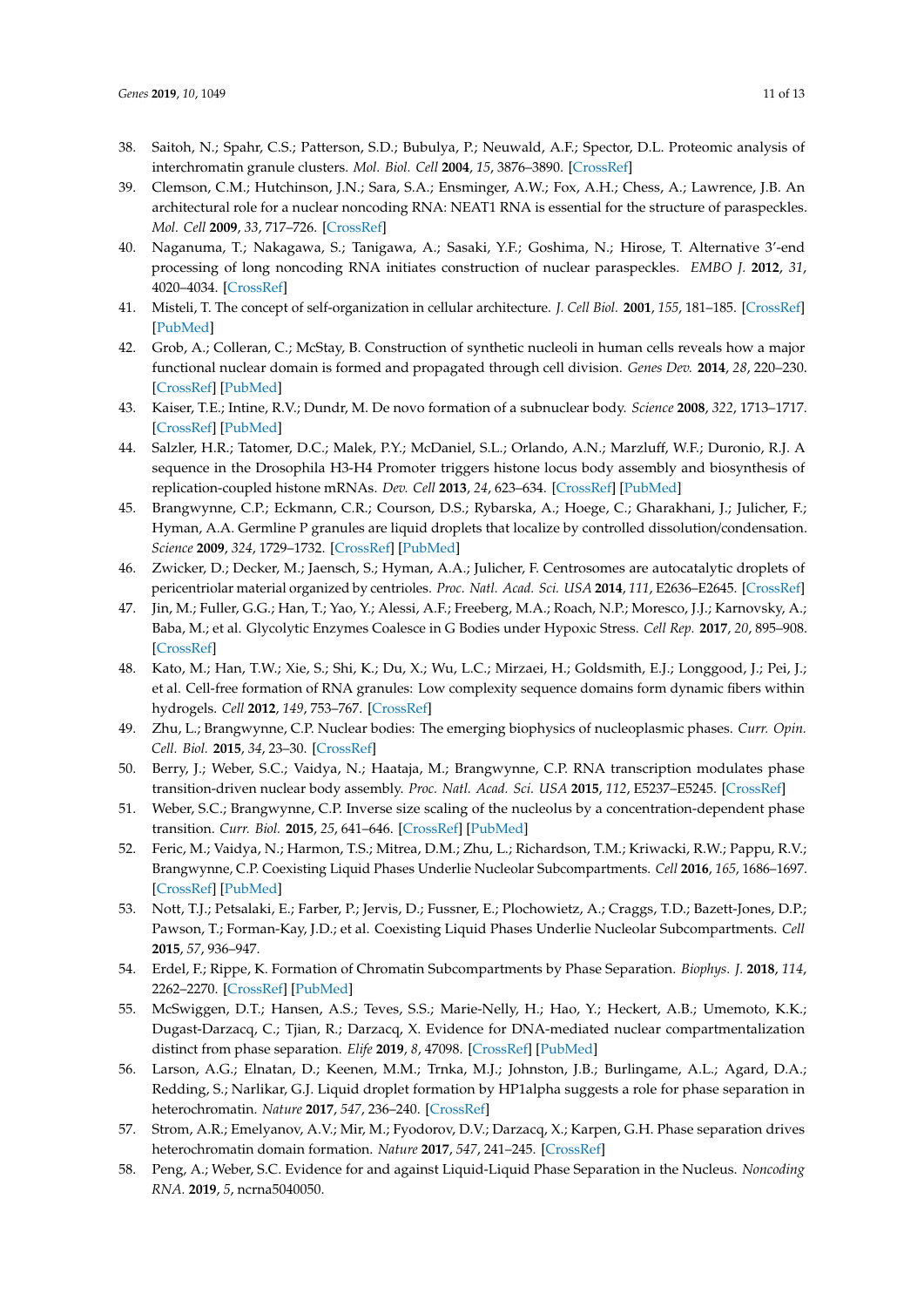- <span id="page-11-0"></span>59. Machida, S.; Takizawa, Y.; Ishimaru, M.; Sugita, Y.; Sekine, S.; Nakayama, J.I.; Wolf, M.; Kurumizaka, H. Structural Basis of Heterochromatin Formation by Human HP1. *Mol. Cell* **2018**, *69*, 385–397.e388. [\[CrossRef\]](http://dx.doi.org/10.1016/j.molcel.2017.12.011)
- <span id="page-11-1"></span>60. Hnisz, D.; Shrinivas, K.; Young, R.A.; Chakraborty, A.K.; Sharp, P.A. A Phase Separation Model for Transcriptional Control. *Cell* **2017**, *169*, 13–23. [\[CrossRef\]](http://dx.doi.org/10.1016/j.cell.2017.02.007)
- <span id="page-11-2"></span>61. Cho, W.K.; Spille, J.H.; Hecht, M.; Lee, C.; Li, C.; Grube, V.; Cisse, I.I. Mediator and RNA polymerase II clusters associate in transcription-dependent condensates. *Science* **2018**, *361*, 412–415. [\[CrossRef\]](http://dx.doi.org/10.1126/science.aar4199) [\[PubMed\]](http://www.ncbi.nlm.nih.gov/pubmed/29930094)
- <span id="page-11-3"></span>62. Sabari, B.R.; Dall'Agnese, A.; Boija, A.; Klein, I.A.; Coffey, E.L.; Shrinivas, K.; Abraham, B.J.; Hannett, N.M.; Zamudio, A.V.; Manteiga, J.C.; et al. Coactivator condensation at super-enhancers links phase separation and gene control. *Science* **2018**, *361*, aar3958. [\[CrossRef\]](http://dx.doi.org/10.1126/science.aar3958) [\[PubMed\]](http://www.ncbi.nlm.nih.gov/pubmed/29930091)
- <span id="page-11-4"></span>63. Boija, A.; Klein, I.A.; Sabari, B.R.; Dall'Agnese, A.; Coffey, E.L.; Zamudio, A.V.; Li, C.H.; Shrinivas, K.; Manteiga, J.C.; Hannett, N.M.; et al. Transcription Factors Activate Genes through the Phase-Separation Capacity of Their Activation Domains. *Cell* **2018**, *175*, 1842–1855. [\[CrossRef\]](http://dx.doi.org/10.1016/j.cell.2018.10.042) [\[PubMed\]](http://www.ncbi.nlm.nih.gov/pubmed/30449618)
- <span id="page-11-5"></span>64. McSwiggen, D.T.; Mir, M.; Darzacq, X.; Tjian, R. Evaluating phase separation in live cells: Diagnosis, caveats, and functional consequences. *Genes Dev.* **2019**, *8*, 119. [\[CrossRef\]](http://dx.doi.org/10.1101/gad.331520.119) [\[PubMed\]](http://www.ncbi.nlm.nih.gov/pubmed/31594803)
- <span id="page-11-6"></span>65. Taylor, N.O.; Wei,M.T.; Stone, H.A.; Brangwynne, C.P. Quantifying Dynamics in Phase-Separated Condensates Using Fluorescence Recovery after Photobleaching. *Biophys. J.* **2019**, *117*, 1285–1300. [\[CrossRef\]](http://dx.doi.org/10.1016/j.bpj.2019.08.030) [\[PubMed\]](http://www.ncbi.nlm.nih.gov/pubmed/31540706)
- <span id="page-11-7"></span>66. Shin, Y.; Chang, Y.C.; Lee, D.S.W.; Berry, J.; Sanders, D.W.; Ronceray, P.; Wingreen, N.S.; Haataja, M.; Brangwynne, C.P. Liquid Nuclear Condensates Mechanically Sense and Restructure the Genome. *Cell* **2018**, *175*, 1481–1491. [\[CrossRef\]](http://dx.doi.org/10.1016/j.cell.2018.10.057)
- <span id="page-11-8"></span>67. Lin, Y.; Protter, D.S.; Rosen, M.K.; Parker, R. Formation and Maturation of Phase-Separated Liquid Droplets by RNA-Binding Proteins. *Mol. Cell* **2015**, *60*, 208–219. [\[CrossRef\]](http://dx.doi.org/10.1016/j.molcel.2015.08.018)
- <span id="page-11-9"></span>68. Engelke, R.; Riede, J.; Hegermann, J.; Wuerch, A.; Eimer, S.; Dengjel, J.; Mittler, G. The quantitative nuclear matrix proteome as a biochemical snapshot of nuclear organization. *J. Proteome Res.* **2014**, *13*, 3940–3956. [\[CrossRef\]](http://dx.doi.org/10.1021/pr500218f)
- <span id="page-11-10"></span>69. Baudement, M.O.; Cournac, A.; Court, F.; Seveno, M.; Parrinello, H.; Reynes, C.; Sabatier, R.; Bouschet, T.; Yi, Z.; Sallis, S.; et al. High-salt-recovered sequences are associated with the active chromosomal compartment and with large ribonucleoprotein complexes including nuclear bodies. *Genome Res.* **2018**, *28*, 1733–1746. [\[CrossRef\]](http://dx.doi.org/10.1101/gr.237073.118)
- <span id="page-11-11"></span>70. Braem, C.; Recolin, B.; Rancourt, R.C.; Angiolini, C.; Barthes, P.; Branchu, P.; Court, F.; Cathala, G.; Ferguson-Smith, A.C.; Forné, T. Genomic matrix attachment region and chromosome conformation capture quantitative real time PCR assays identify novel putative regulatory elements at the imprinted Dlk1/Gtl2 locus. *J. Biol. Chem.* **2008**, *283*, 18612–18620. [\[CrossRef\]](http://dx.doi.org/10.1074/jbc.M801883200)
- <span id="page-11-12"></span>71. Giresi, P.G.; Kim, J.; McDaniell, R.M.; Iyer, V.R.; Lieb, J.D. FAIRE (Formaldehyde-Assisted Isolation of Regulatory Elements) isolates active regulatory elements from human chromatin. *Genome Res.* **2007**, *17*, 877–885. [\[CrossRef\]](http://dx.doi.org/10.1101/gr.5533506) [\[PubMed\]](http://www.ncbi.nlm.nih.gov/pubmed/17179217)
- <span id="page-11-13"></span>72. Buenrostro, J.D.; Giresi, P.G.; Zaba, L.C.; Chang, H.Y.; Greenleaf, W.J. Transposition of native chromatin for fast and sensitive epigenomic profiling of open chromatin, DNA-binding proteins and nucleosome position. *Nat. Methods* **2013**, *10*, 1213–1218. [\[CrossRef\]](http://dx.doi.org/10.1038/nmeth.2688) [\[PubMed\]](http://www.ncbi.nlm.nih.gov/pubmed/24097267)
- <span id="page-11-14"></span>73. Gaffney, D.J.; McVicker, G.; Pai, A.A.; Fondufe-Mittendorf, Y.N.; Lewellen, N.; Michelini, K.; Widom, J.; Gilad, Y.; Pritchard, J.K. Controls of nucleosome positioning in the human genome. *PLoS Genet.* **2012**, *8*, e1003036. [\[CrossRef\]](http://dx.doi.org/10.1371/journal.pgen.1003036) [\[PubMed\]](http://www.ncbi.nlm.nih.gov/pubmed/23166509)
- 74. Henikoff, J.G.; Belsky, J.A.; Krassovsky, K.; MacAlpine, D.M.; Henikoff, S. Epigenome characterization at single base-pair resolution. *Proc. Natl. Acad. Sci. USA* **2011**, *108*, 18318–18323. [\[CrossRef\]](http://dx.doi.org/10.1073/pnas.1110731108)
- <span id="page-11-15"></span>75. Valouev, A.; Johnson, S.M.; Boyd, S.D.; Smith, C.L.; Fire, A.Z.; Sidow, A. Determinants of nucleosome organization in primary human cells. *Nature* **2011**, *474*, 516–520. [\[CrossRef\]](http://dx.doi.org/10.1038/nature10002)
- <span id="page-11-16"></span>76. Vogel, M.J.; Peric-Hupkes, D.; van Steensel, B. Detection of in vivo protein-DNA interactions using DamID in mammalian cells. *Nat. Protoc.* **2007**, *2*, 1467–1478. [\[CrossRef\]](http://dx.doi.org/10.1038/nprot.2007.148)
- <span id="page-11-17"></span>77. Dobson, J.R.; Hong, D.; Barutcu, A.R.; Wu, H.; Imbalzano, A.N.; Lian, J.B.; Stein, J.L.; van Wijnen, A.J.; Nickerson, J.A.; Stein, G.S. Identifying Nuclear Matrix-Attached DNA Across the Genome. *J. Cell. Physiol.* **2017**, *232*, 1295–1305. [\[CrossRef\]](http://dx.doi.org/10.1002/jcp.25596)
- <span id="page-11-18"></span>78. Chen, Y.; Zhang, Y.; Wang, Y.; Zhang, L.; Brinkman, E.K.; Adam, S.A.; Goldman, R.; van Steensel, B.; Ma, J.; Belmont, A.S. Mapping 3D genome organization relative to nuclear compartments using TSA-Seq as a cytological ruler. *J. Cell Biol.* **2018**, *217*, 4025–4048. [\[CrossRef\]](http://dx.doi.org/10.1083/jcb.201807108)